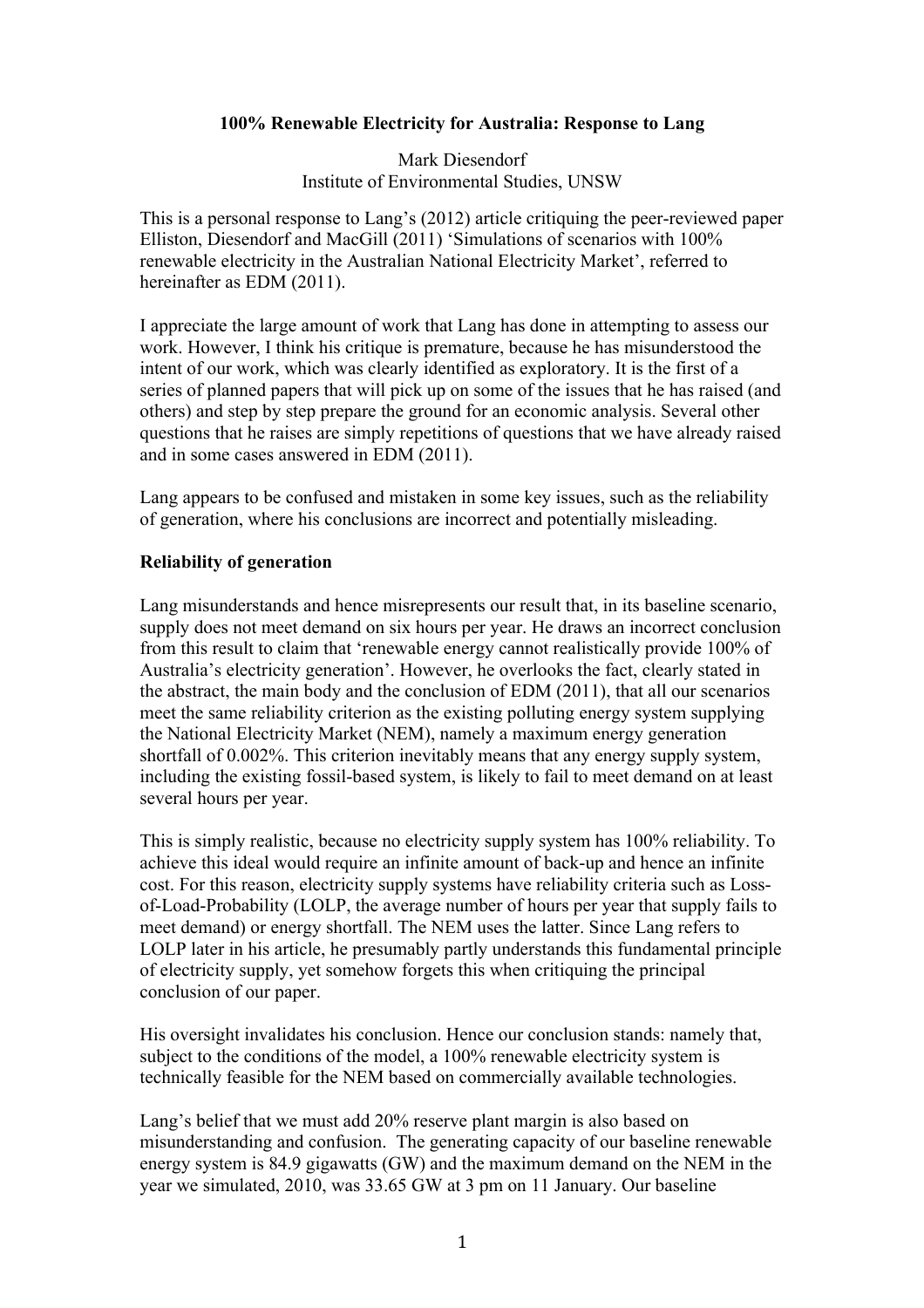renewable energy mix met this demand with several GW of gas turbines in reserve. Applying the conventional definition would give us a reserve plant margin of 150%. Clearly the conventional concept of reserve plant margin needs rethinking when there is a very large percentage of renewable energy supply. However, Lang's notion that we would need 33 GW capacity of gas turbine capacity to become 'reliable' is inappropriate, because it would give our renewable energy supply system a greater reliability than the existing fossil fuelled system The key parameter is the reliability of the whole supply-demand system, whether measured by LOLP or energy shortfall, not the reliability of individual technologies or the amount of reserve plant.

Of course, a more detailed model would have to take account of network failures; regional variations in supply, demand and transmission capacity; and extreme weather events. These are expected to entail adjustments to the supply mix and a variety of demand-side measures.

EDM (2011 and 2012 submitted) show that we can reduce the baseline gas turbine capacity of 24 GW in the renewable energy mix, while maintaining the reliability of the generating systems, in several different ways. These include either increasing the CST generating capacity while keeping the solar multiple fixed (the approach of Wright & Hearps (2010)); or increasing the solar multiple while keeping the CST capacity fixed; or reducing the winter peak demand by various measures.

### **Biofuelled gas turbines**

Lang claims incorrectly that "Gas turbines running on biofuels are not a proven, commercially viable electricity generation technology at the scale required (IEA, 2007)". Putting aside his phrase 'at the scale required', which I'll return to shortly, it should be noted that his IEA reference is five years old and does not support his assertion. It is a 4-page pamphlet, which does not discuss biofuelled open-cycle gas turbines, the technology used in our paper.

Open-cycle gas turbines are a commercial technology, proven for several decades. They are used both as peaking plants in electricity supply systems and as jet engines on aircraft. If you fly on some overseas airlines today, the jet engines of your aircraft may be fuelled partially or totally on biofuels. Gas turbines can be fuelled on oil, natural gas, bio-ethanol, biodiesel, etc., with little or no modification, although for some fuels a modified fuel preparation system may be required. However, it's actually easier to burn biofuels in gas turbines on the ground, because one doesn't have the problem of keeping the fuel temperature high. EDM's scenarios assume conventional aero-derivative gas turbines burning the above biofuels.

Small modifications to gas turbines are required to burn syngas (a mixture of hydrogen and carbon monoxide that can be produced from fossil fuels or biomass) and such flexible fuel turbines are commercially available from GE and other manufacturers. So, if syngas derived from biomass were to become one of the future biofuels, there seems to be no good reason why the turbines in mass production would be significantly more expensive than unmodified gas turbines.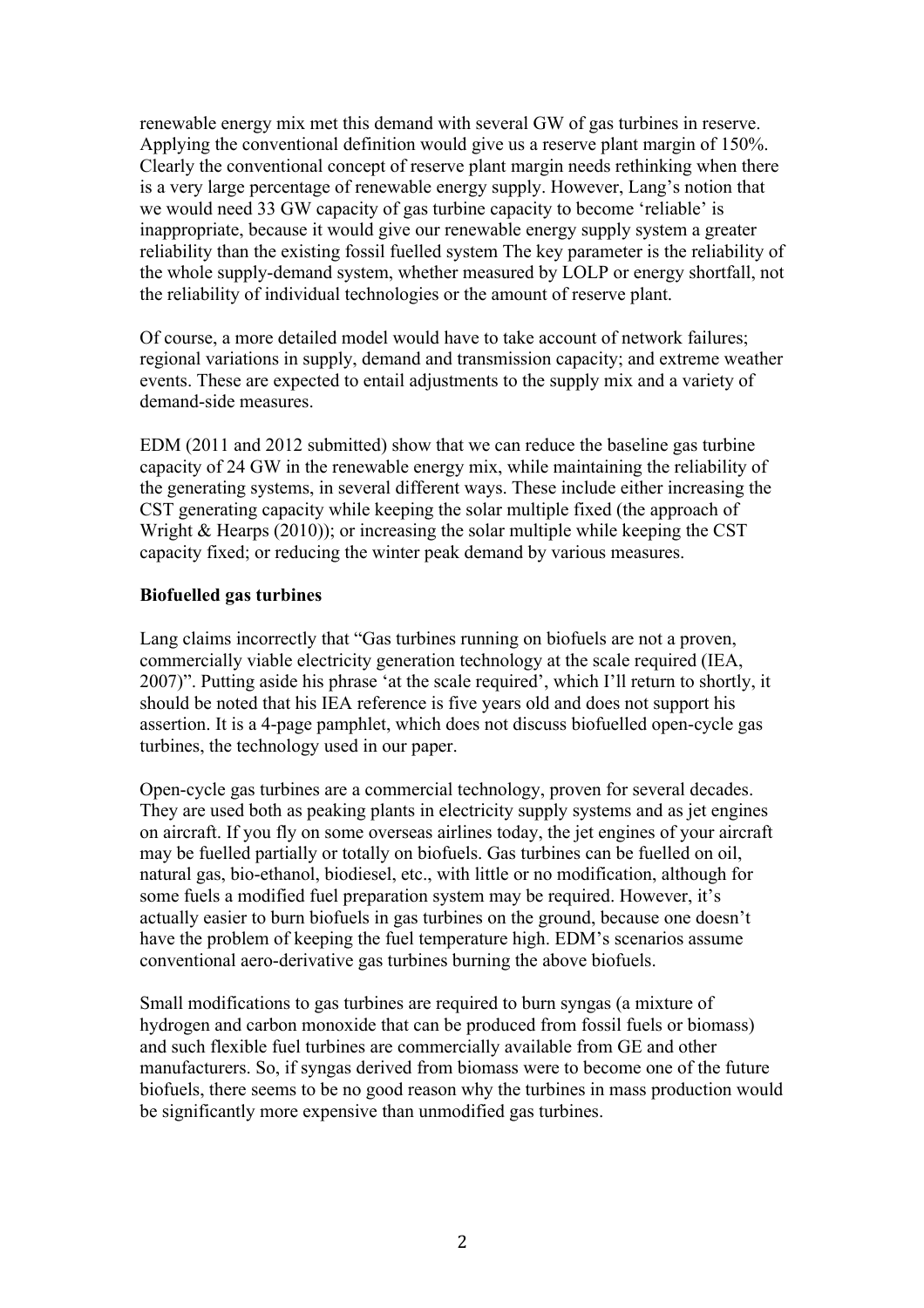An alternative option to gas turbines is conventional gas and diesel gen sets, which have increasingly impressive efficiency and low capital costs (eg. \$800/kW for a 50MW plant in SA that can connect to grid and start in 2 minutes).

Lang's phrase 'at the scale required' could be applied unfairly to all the commercially available technologies in our 100% renewable electricity scenario. If we assume that the transition to 100% would occur over several decades, there would be no unsurmountable problem in scaling up the technologies, including gas turbines. Hence, the term 'at the scale required' is irrelevant. All the new renewable energy technologies used in our models can be scaled up very quickly, because they can be readily mass-manufactured and the installation on sites is straightforward. For instance, China doubled its wind capacity each year for five consecutive years commencing 2005. Global solar PV capacity has increased at about 40% per year over the past decade. For comparison, nuclear power stations are a much slower technology to scale up, because they are gigantic construction projects and much of the work is site dependent.

The biomass fuel would be derived mostly from the residues of existing crops and plantation forests. Hence the land required would not compete significantly with food production or native forests. During a non-drought year it is estimated that around 30% of Australia's electricity could be supplied from biomass residues (Diesendorf 2007, chapter 7). To allow for drought, our baseline scenario generates about 14% and other scenarios discussed in EDM (2011 and 2012 submitted) generate less than that.

# **Hydro, CST, PV and wind**

Lang's comments on the constraints on water releases are pertinent and will be taken into account in our future work. However, hydro plays a minor role in EDM's current scenarios and his constraints are unlikely to change our principal results. More generally, there appears to be no good reason for assuming that the present operational strategy for hydro, or indeed for the whole electricity grid, would be optimal for a 100% renewable system. Hence some of the sensitivity analyses in our ongoing simulations are designed to explore different operational strategies.

Most of Lang's comments on CST and PV are actually questions and most of the answers are already given in the paper. For instance:

- Spilled energy is reported.
- The capacity factor for CST of 60% is not a direct assumption of the model, but instead is determined by the choice of solar multiple and locations.
- A check of the performance of Australia's existing wind farms shows that an average capacity factor of 30% is about right. Some have higher values and others lower.

#### **Winter peak demand reductions**

Although demand reductions play a minor role in the first EDM paper, the authors see no good reason for excluding them from the system. They are recognised as having huge potential by the IEA and in European Union energy policy. They play a more significant role in EDM's forthcoming second paper. Many energy researchers,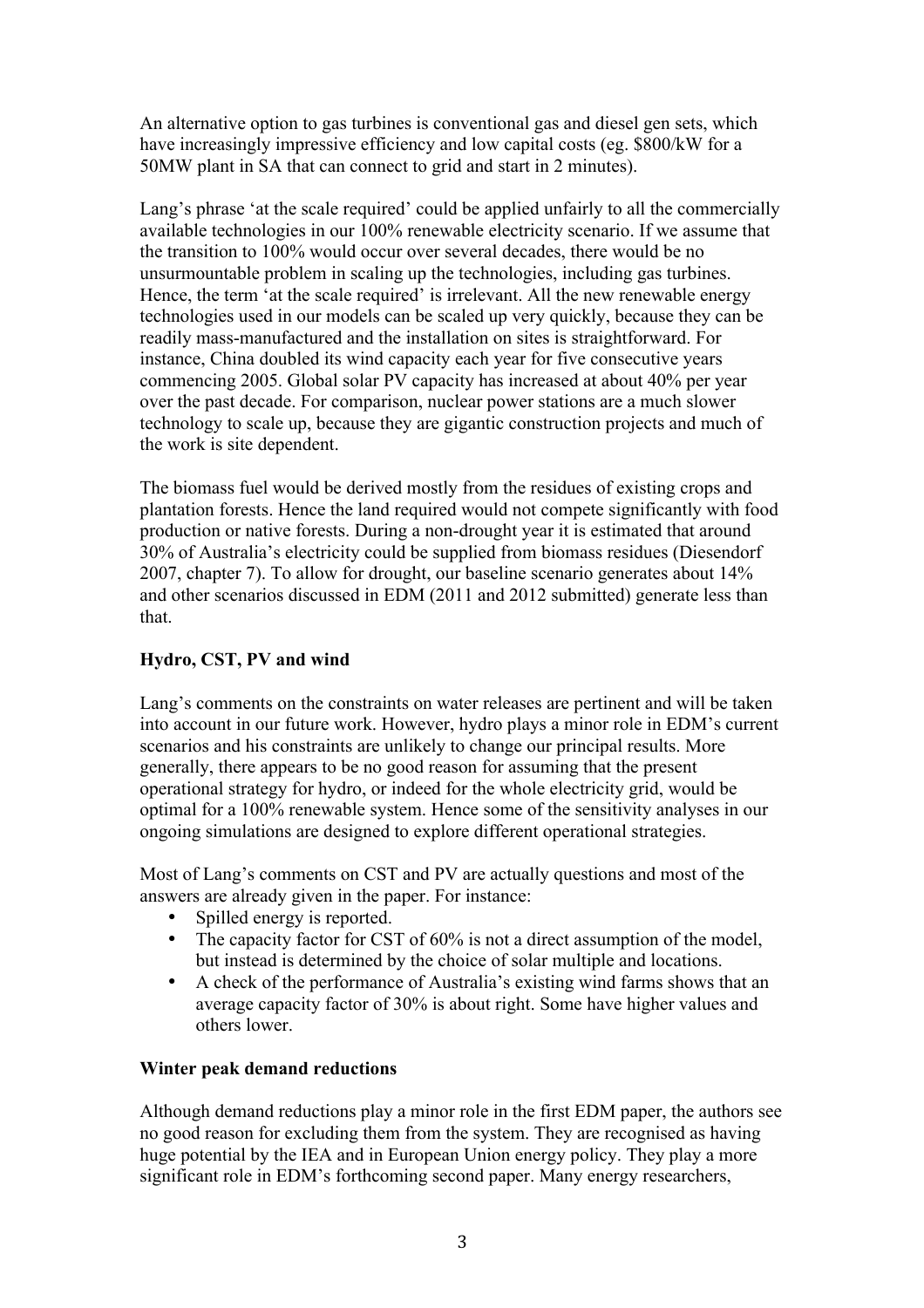including the present writer, consider demand reductions to be 'negawatts', a wellknown term in sustainable energy. These reductions can be achieved from energy efficiency, solar air conditioning, solar hot water and by off-loading certain energy users for a few hours during periods of high demand and/or low supply. Indeed, occasionally off-loading aluminium smelters for periods up to two hours is current practice, helping to avoid blackouts in existing electricity supply systems when supply fails to meet demand.

# **Transmission and economics**

EDM's first two papers have the 'copperplate' assumption and hence are not designed as a basis for doing the economics of 100% renewable electricity. If all goes to plan, our third simulation paper will begin the complex task of examining transmission requirements. After that a preliminary examination of the economics could be justified. Simulation modelling must first be done with the 'copperplate' assumption removed. Lang has not done this. His calculations are indeed 'crude', as he admits, and full of dubious assumptions, so there is no need to spend time and space commenting on them in detail here.

However, it must be mentioned that Lang's assumption, that the capital cost of opencycle gas turbines is \$5,051/kW, is too high by a factor of over *six*. These are the same gas turbines as currently used with fossil fuels. EPRI (2010, Table 7.15), a study cited by Lang, gives a capital cost of \$801/kW sent out. Lang's huge error greatly inflates his cost estimates of the renewable energy scenarios.

Also, since the EDM model assumes a dramatic scale-up of the numbers of each of the renewable energy technologies, over a long time frame, it is inappropriate to use their current prices.

There is no doubt that all biofuels (except landfill gas) are more expensive than *current* world prices for fossil gas. However, with peak oil already reached (according to the IEA), and natural gas and coal seam methane being the principal potential substitutes for oil in transportation and petrochemicals, the long-term price trajectory for gas is likely to be up and up. Carbon prices may also become more widespread and much higher in the long-term. Meanwhile the prices of biofuels are likely to decline with scale of production. So it's unclear whether gas will still be cheaper than biofuels in (say) 2030.

# **Conclusion**

'Simulations of scenarios with 100% renewable electricity in the Australian National Electricity Market' is the first in a series of planned papers that are step by step removing simplifying assumptions on the simulation modelling of 100% renewable electricity. The first paper removes several of the assumptions made in the groundbreaking work by Wright & Hearps (2010). The second paper, currently being peerreviewed for an international scholarly journal, offers a much more detailed sensitivity analysis than the first. The third, for which research is in progress, will commence the examination the effects of transmission constraints. The fourth is planned to be a preliminary exploration of the economics. Meanwhile, other papers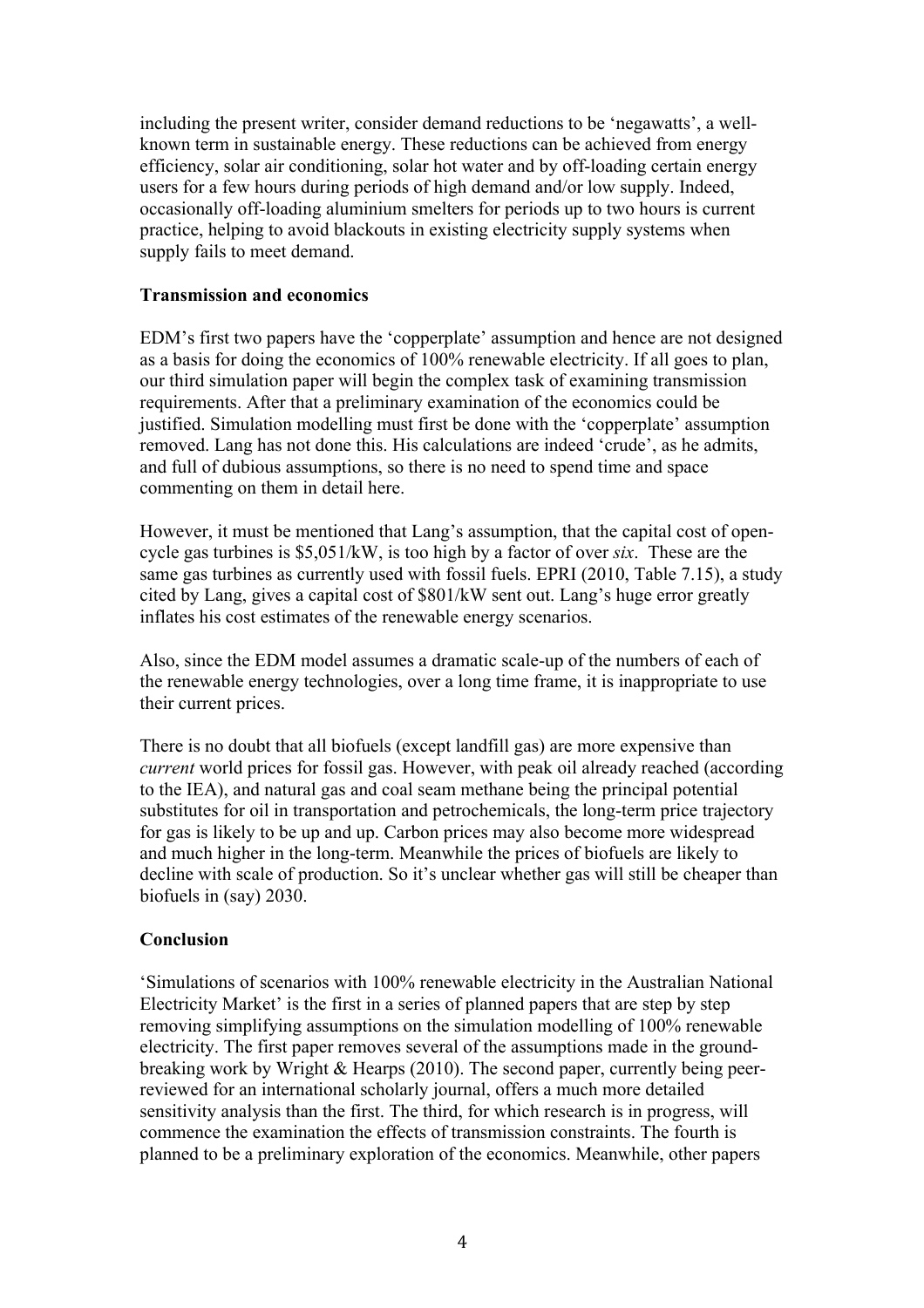are being published on the analysis of Australia's solar and wind data. It is hoped that each paper will answer more of the questions that Lang and other readers may ask.

The conclusion of Lang's critique, that our first paper shows that "renewable energy cannot realistically provide 100% of Australia's electricity generation", is incorrect and potentially misleading. The error seems to be based on a misunderstanding of the fundamentals of the reliability of electricity supply. No electricity supply system can be 100% reliable. Our 100% renewable electricity systems have been designed to meet the same reliability criterion as the existing polluting system.

Our simulation modelling shows that a 100% renewable electricity system is technically feasible for the National Electricity Market based on commercially available technologies. It also shows that there is no need for base-load power stations. As acknowledged in our paper, the modelling needs further refinement, notably the removal of the 'copperplate' assumption and inclusion of a greater diversity of wind farm sites. However, these two particular refinements, taken together, will offset each other to some extent, and so they are unlikely to change our principal qualitative result. Other refinements, such as consideration of network failure and extreme weather events, must be considered in relation to the detailed geographic distribution of renewable energy supply and demand, and of demand management operations.

Lang's comments on hydro constraints are pertinent and will be addressed in future research. However, since existing hydro plays a minor role in our current scenarios, the hydro constraints are unlikely to affect the principal qualitative result, although they may have a small quantitative impact. Most of Lang's other objections and comments are minor.

At this stage it is premature to attempt an economic analysis. When this is eventually done, realistic assumptions must be made about future prices of renewable energy technologies in large-scale mass production, gas turbines and their fuels, and future carbon prices. Lang's economic estimates are tied to current prices, apart from an overestimate of the capital cost of gas turbines by a factor of over six. Hence his cost figures are gross over-estimates.

#### **References**

Diesendorf M (2007) *Greenhouse Solutions with Sustainable Energy.* Sydney: UNSW Press.

Elliston B, Diesendorf M. MacGill I 2011, 'Simulations of scenarios with 100% renewable electricity in the Australian National Electricity Market', Solar 2011 conference, Australian Solar Energy Society, Sydney, 30 November-2 December. http://www.ies.unsw.edu.au/docs/Solar2011-100percent.pdf

EPRI (2010), Australian electricity generation technology costs – Reference case 2010 http://www.ret.gov.au/energy/Documents/AEGTC%202010.pdf

Lang P (2012) 'Renewable electricity for Australia – the cost'. http://bravenewclimate.com/2012/02, accessed 23-2-2012.